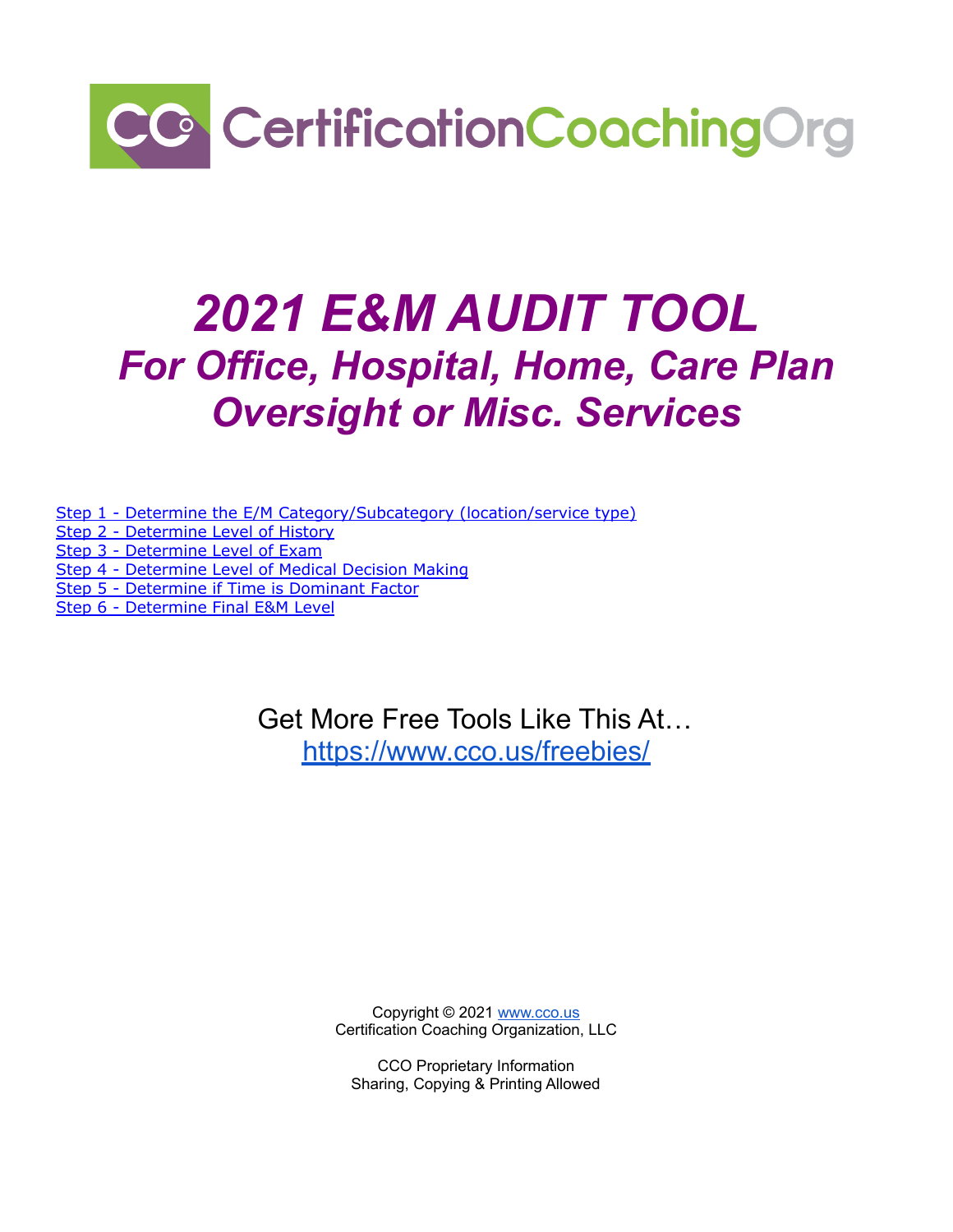<span id="page-1-0"></span>

|                                                                                                               |                                                    | Step 1 - Determine the Category/Subcategory (Location/Service Type)                                                              |                                                               |                            |
|---------------------------------------------------------------------------------------------------------------|----------------------------------------------------|----------------------------------------------------------------------------------------------------------------------------------|---------------------------------------------------------------|----------------------------|
| Office                                                                                                        | Consult                                            | Consult (Dr. Referral, New /Est.)                                                                                                | 99241-99245                                                   |                            |
| <b>*For Office Visits</b><br>or Other<br><b>Outpatient</b><br><b>Services</b><br>(99211,<br>99202-99215), see | <b>Prolonged Services</b>                          | Direct Patient Contact<br>W/O Direct Patient Contact                                                                             | 99354 and 99355<br>99358 and 99359                            | Time<br>Time               |
|                                                                                                               | Preventive                                         | New Patient<br>Established Patient<br>▲ Other Preventive Services                                                                | 99381 - 99387<br>99391 - 99397<br>96160 and 96161             | Age<br>Age<br>Other        |
| <b>E/M Outpatient</b><br><b>Office Visit audit</b><br>tool                                                    | Counseling                                         | Individual<br>Group Counseling                                                                                                   | 99401 - 99409<br>99411 and 99412                              | Time<br>Time               |
| Hospital                                                                                                      | Regular                                            | Initial Inpatient<br>Subsequent Hospital Care<br>Hospital Discharge (Time)                                                       | 99221 - 99223<br>99231 - 99233<br>99238 and 99239             | Time                       |
|                                                                                                               | Observation                                        | Discharge<br><b>Initial Observation Care</b><br>Subsequent Observation Care<br>Obs/Inpt Care w/ same day discharge               | 99217<br>99218 - 99220<br>99224 - 99226<br>99234 - 99236      |                            |
|                                                                                                               | Consult                                            | Consult (New or Est. Inpatient)                                                                                                  | 99251 - 99255                                                 |                            |
|                                                                                                               | Emergency                                          | Emergency Department<br>Critical Care<br>Other (Directed Emergency Care)                                                         | 99281 - 99285<br>99291 and 99292<br>99288                     | Time<br>Other              |
|                                                                                                               | <b>Prolonged Services</b>                          | Direct Patient Contact<br>W/O Direct Patient Contact                                                                             | 99356 and 99357<br>99358 and 99359                            | Time<br>Time               |
|                                                                                                               | Newborn/Hospital or<br><b>Birthing Center Care</b> | Newborn Care Services                                                                                                            | 99460 - 99465                                                 | Per Day / Other            |
|                                                                                                               | Neonatal / Pediatric                               | Pediatric Critical Care Patient Transport<br>Neonatal and Pediatric Critical Care<br>Initial and Continuing Intensive Care Serv. | 99466 -99467, 99485 - 99486<br>99468 - 99476<br>99477 - 99480 | Time<br>Per Day<br>Per Day |
| Facility                                                                                                      | <b>Nursing Facility</b>                            | Initial NF Care<br>Subsequent NF Care<br>$\triangle$ Discharge<br>- Annual Assessment                                            | 99304 - 99306<br>99307 - 99310<br>99315 and 99316<br>99318    | Time                       |
|                                                                                                               | <b>Rest Home</b>                                   | New Rest Home Patient<br>Established Rest Home Patient<br>Home Care Plan Oversight Services                                      | 99324 - 99328<br>99334 - 99337<br>99339 - 99340               | Time                       |
| Home                                                                                                          |                                                    | Home Visit for New Patient<br>Home Visit for Established Patient                                                                 | 99341 - 99345<br>99347 - 99350                                |                            |
| Misc.                                                                                                         |                                                    | Physician Standby Services<br>Case Management                                                                                    | 99360<br>99363 - 99368                                        | Time<br>Time/ Other        |
|                                                                                                               |                                                    | Non-Face-to-Face Services- Telephone<br>Non-Face-to-Face Services - Online                                                       | 99441 - 99443<br>99444                                        | Time<br>Other              |
|                                                                                                               |                                                    | Special Evaluation and Management<br>Complex Chronic Care<br>Transitional Care Management                                        | 99450, 99455 - 99456<br>99487 - 99489<br>99495 - 99496        | Other<br>Time<br>Other     |
| Care Plan Oversight                                                                                           |                                                    | Home Health Agency<br>Hospice Patient<br>Nursing Facility Patient                                                                | 99374 and 99375<br>99377 and 99378<br>99379 and 99380         | Time<br>Time<br>Time       |

<span id="page-1-1"></span>Other - E/M code is not dependent on HEM, nor Time, Age or Per Day considerations, but by other criteria stated in the E/M code description.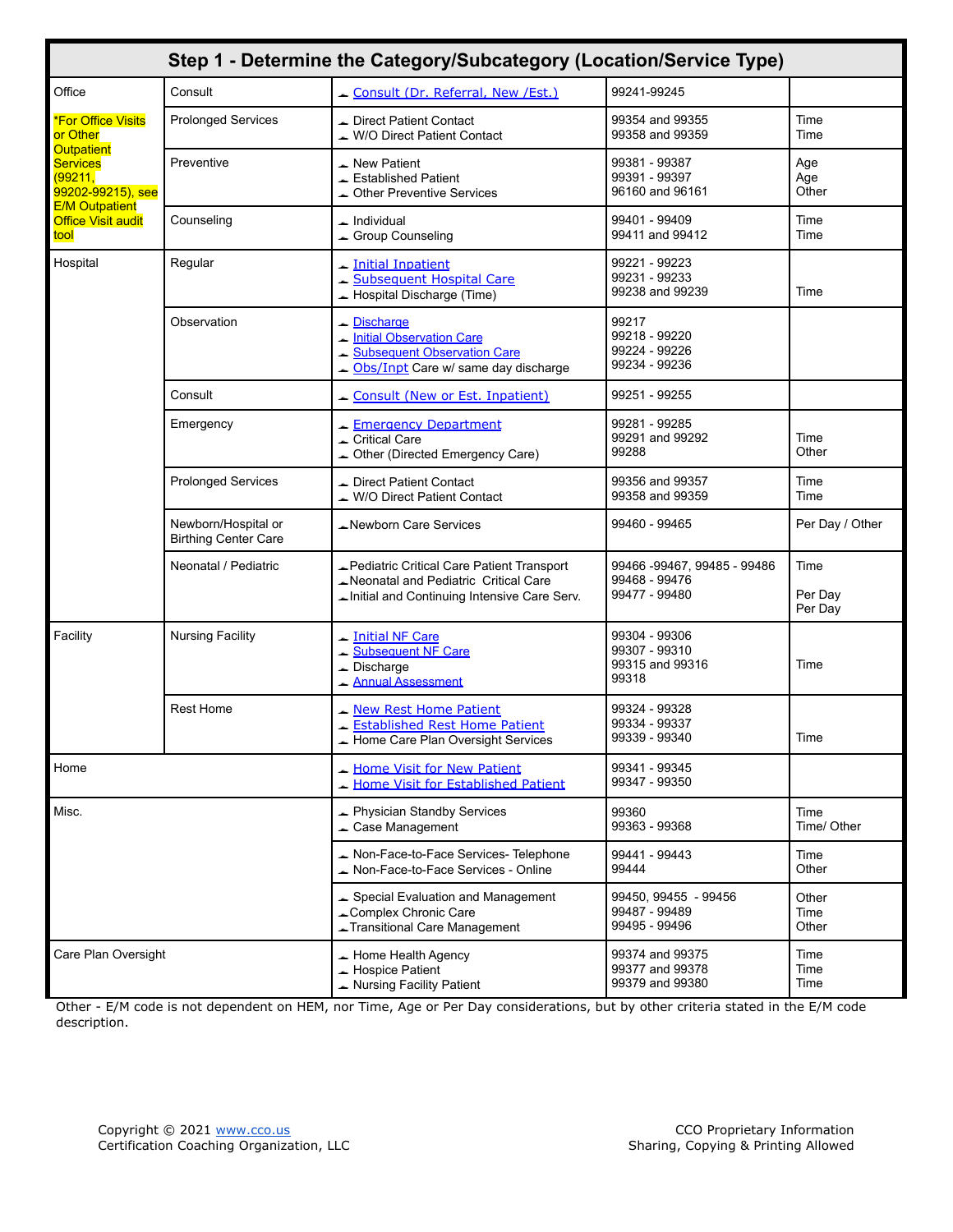|   |                                                                                  |                                                                                                                                                                                                                                                                                                                                                                                                                                                                                                                                      |                                                                                                                                                                                                                    | <b>Step 2 - Determine Level of History</b>                                                                                                                                            |                                                                                                                                                  |  |  |  |  |  |  |  |
|---|----------------------------------------------------------------------------------|--------------------------------------------------------------------------------------------------------------------------------------------------------------------------------------------------------------------------------------------------------------------------------------------------------------------------------------------------------------------------------------------------------------------------------------------------------------------------------------------------------------------------------------|--------------------------------------------------------------------------------------------------------------------------------------------------------------------------------------------------------------------|---------------------------------------------------------------------------------------------------------------------------------------------------------------------------------------|--------------------------------------------------------------------------------------------------------------------------------------------------|--|--|--|--|--|--|--|
| A | <b>CC</b><br>Chief<br>Complaint                                                  |                                                                                                                                                                                                                                                                                                                                                                                                                                                                                                                                      | The CC is a concise statement describing the symptom, problem, condition, diagnosis, physician recommended return, or<br>other factor that is the reason for the encounter, usually stated in the patient's words. |                                                                                                                                                                                       |                                                                                                                                                  |  |  |  |  |  |  |  |
| в | <b>HPI</b><br>History<br>Of<br>Present<br><b>Illness</b>                         | $\triangle$ location - e.g. left leg, right eye<br>quality - e.g. burning, stabbing, dull<br>severity - e.g. bad, intolerable, slight<br>duration - e.g. 2 days, 72 hours<br>Liming - e.g. "at night", "after I eat"<br>$\triangle$ context - e.g. "when I walk"<br>modifying factors - e.g. better after rest<br>$\triangle$ Brief (1-3)                                                                                                                                                                                            | associated signs and symptoms - e.g. redness, swelling, fever                                                                                                                                                      | $\angle$ Extended (4+)                                                                                                                                                                |                                                                                                                                                  |  |  |  |  |  |  |  |
| C | <b>ROS</b><br>Review<br>Of<br>Systems<br>(questionnaire<br>and/or questions, not | $\equiv$ Eyes<br>Ears, Nose, Mouth, Throat<br>Cardiovascular<br>$\triangle$ Respiratory<br>Gastrointestinal<br>$\triangle$ Genitourinary                                                                                                                                                                                                                                                                                                                                                                                             | Constitutional symptoms (e.g., fever, weight loss)                                                                                                                                                                 | ▲ Musculoskeletal<br>$\triangle$ Neurological<br>$\triangle$ Psychiatric<br>$\equiv$ Endocrine<br>Hematologic/Lymphatic<br>$\triangle$ Allergic/Immunologic                           | Integumentary (skin and/or breast)                                                                                                               |  |  |  |  |  |  |  |
|   | touching or looking -<br>that's the exam)                                        | $\sim$ NA                                                                                                                                                                                                                                                                                                                                                                                                                                                                                                                            | $\sim$ Problem<br><b>Pertinent</b><br>Inquires about the<br>system directly<br>related to the<br>problem(s) identified<br>in the HPI.                                                                              | $\overline{\phantom{a}}$ Extended<br>Inquires about the<br>system directly<br>related to the<br>problem(s) identified<br>in the HPI and a<br>limited number of<br>additional systems. | $\sim$ Complete<br>Inquires about the system(s) directly related to<br>the problem(s) identified in the HPI plus all<br>additional body systems. |  |  |  |  |  |  |  |
| D | <b>PFSH</b><br>Past<br>Family<br>Social                                          | patient at risk                                                                                                                                                                                                                                                                                                                                                                                                                                                                                                                      |                                                                                                                                                                                                                    | past history - the patient's past experiences with illnesses, operations, injuries and treatments<br>social history - an age appropriate review of past and current activities        | <u>a family history</u> - a review of medical events in the patient's family, including diseases which may be hereditary or place the            |  |  |  |  |  |  |  |
|   | History                                                                          | ⊥ NA<br>$\overline{\phantom{a}}$ Pertinent<br>$\sim$ Complete<br>(a review of the<br>(2 or 3) review of two or all three of the PFSH history areas, depending<br>history area(s)<br>on the category of the E/M service. A review of all three history areas is<br>directly related to the<br>required for services that by their nature include a comprehensive<br>problem(s) identified<br>assessment or reassessment of the patient. A review of two of the three<br>in the HPI)<br>history areas is sufficient for other services |                                                                                                                                                                                                                    |                                                                                                                                                                                       |                                                                                                                                                  |  |  |  |  |  |  |  |
|   |                                                                                  |                                                                                                                                                                                                                                                                                                                                                                                                                                                                                                                                      |                                                                                                                                                                                                                    | HISTORY LEVEL - 3 of 3 must be met (A chief complaint is indicated at all levels)                                                                                                     |                                                                                                                                                  |  |  |  |  |  |  |  |
| Е | HPI Score (line B)                                                               | $\triangle$ Brief                                                                                                                                                                                                                                                                                                                                                                                                                                                                                                                    | $\triangle$ Brief                                                                                                                                                                                                  | $\triangle$ Extended                                                                                                                                                                  | $\equiv$ Extended                                                                                                                                |  |  |  |  |  |  |  |
|   | ROS Score (line C)                                                               | $\triangle$ NA                                                                                                                                                                                                                                                                                                                                                                                                                                                                                                                       | Problem Pertinent                                                                                                                                                                                                  | $\overline{\phantom{a}}$ Extended                                                                                                                                                     | $\triangle$ Complete                                                                                                                             |  |  |  |  |  |  |  |
|   | PFSH Score (line D)                                                              | $\overline{\phantom{0}}$ NA                                                                                                                                                                                                                                                                                                                                                                                                                                                                                                          | $\overline{\phantom{a}}$ NA                                                                                                                                                                                        | $\triangle$ Pertinent                                                                                                                                                                 | $\triangle$ Complete                                                                                                                             |  |  |  |  |  |  |  |
|   | <b>Final History Score</b>                                                       | $\triangle$ Problem Focused                                                                                                                                                                                                                                                                                                                                                                                                                                                                                                          | $\angle$ Expanded<br>Problem<br><b>Focused</b>                                                                                                                                                                     | Detailed                                                                                                                                                                              | ← Comprehensive                                                                                                                                  |  |  |  |  |  |  |  |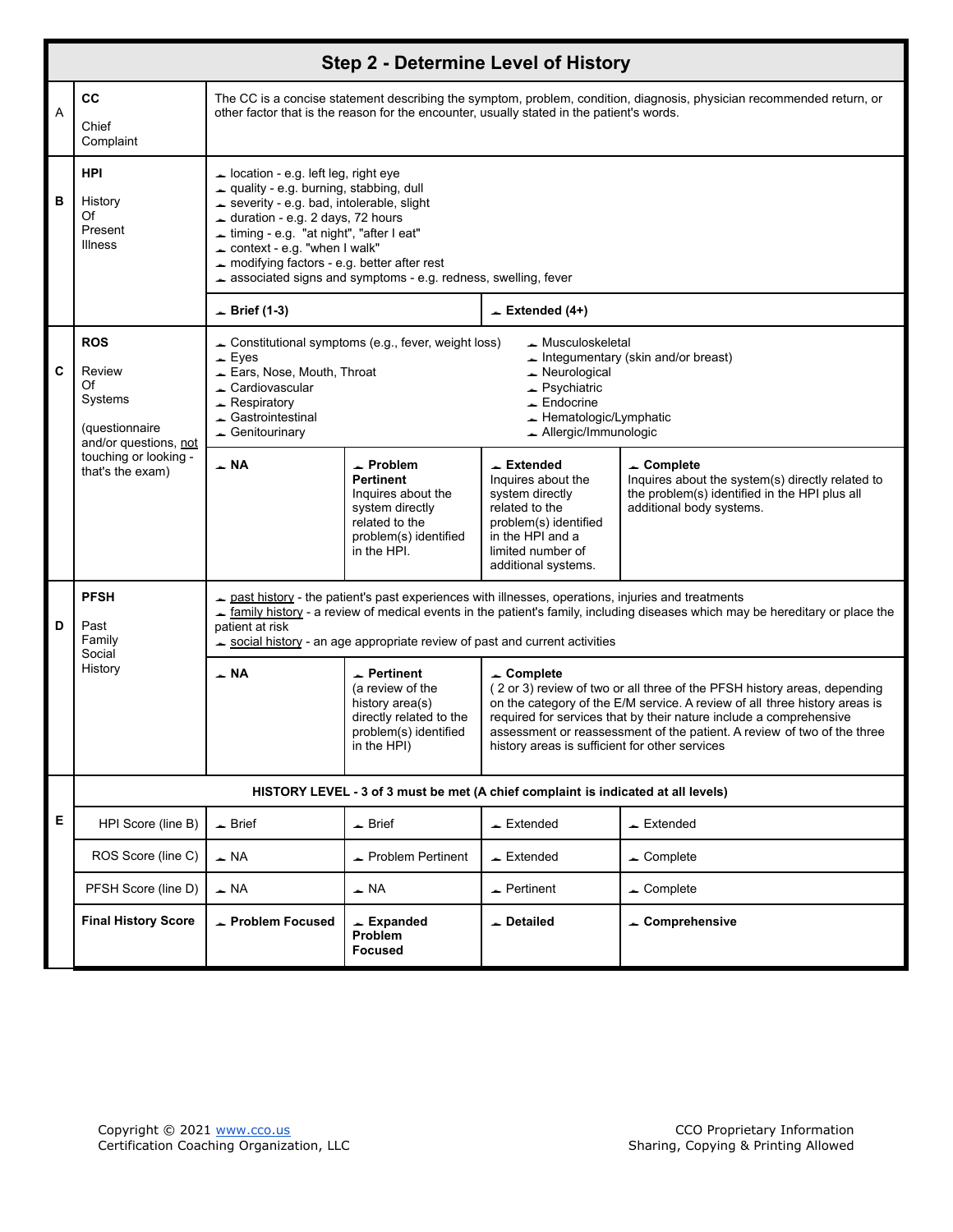## **Step 3 - Determine Level of Exam GENERAL MULTI-SYSTEM EXAM**

(For Single System Refer to HCFA "Documentation Guidelines for Evaluation and Management Services) A 6 System/Body Area | Elements/Bullets Constitutional Measurement of any 3 of the following 7 vital signs 1) siting or standing blood pressure, 2) supine blood pressure, 3) pulse rate and regularity, 4) respiration, 5) temperature, 6) height, 7) weight (may be measured and recorded by ancillary staff) General appearance of patient (e.g., development, nutrition, body habitus, deformities, attention to grooming.)  $\overline{\phantom{a}}$  Eyes **I**  $\overline{\phantom{a}}$  Inspection of conjunctivae and lids Examination of pupils and irises (e.g., reaction to light and accommodation, size and symmetry) Ophthalmoscopic examination of optic discs (e.g., size, C?D ratio, appearance) and posterior segments (e.g., vessel changes, exudates, hemorrhages) Ears, Nose, Mouth and Throat (ENMT) External inspection of ears and nose (e.g., overall appearance, scars, lesions, masses) Otoscopic examination of external auditory canals and tympanic membranes Assessment of hearing (e.g., whispered voice, finger rub, tuning fork)  $\blacktriangle$  Inspection of nasal mucosa, septum and turbinates  $\triangle$  Inspection of lips, teeth and gums Examination of oropharynx (eg., oral mucosa, hard and soft palates, tongue, tonsils posterior pharynx and salivary glands) Neck Examination of neck (e.g., masses, overall appearance, symmetry, tracheal position, crepitus) Examination of thyroid (e.g., enlargement, tenderness, mass) Respiratory Assessment or respiratory effort (e.g., intercostal retractions, use of accessory muscles, diaphragmatic movement) Percussion of chest (e.g., dullness, flatness, hyperresonance) Palpation of chest (e.g., tactile fremitus)  $\blacktriangle$  Auscultation of lungs (e.g., breath sounds, adventitious sounds, rubs) **Example 20** Palpation of heart (eg, location, size, thrills) Auscultation of heart with notation of abnormal sounds and murmurs Examination of:  $\triangle$  carotid arteries (eg, pulse amplitude, bruits) abdominal aorta (eg, size, bruits)  $\blacktriangle$  femoral arteries (eg, pulse amplitude, bruits) pedal pulses (eg, pulse amplitude) extremities for edema and/or varicosities Chest (Breasts)  $\Box$  Inspection of breasts (eq. symmetry, nipple discharge) Palpation of breasts and axillae (eg, masses or lumps, tenderness) Gastrointestinal (Abdomen) Examination of abdomen with notation of presence of masses or tenderness **Examination of liver and spleen Examination for presence or absence of hernia**  Examination (when indicated) of anus, perineum and rectum, including sphincter tone, presence of hemorrhoids, rectal masses Obtain stool sample for occult blood test when indicated Genitourinary (Male) Examination of the scrotal contents (eg, hydrocele, spermatocele, tenderness of cord, testicular mass)  $\equiv$  Examination of the penis Digital rectal examination of prostate gland (eg, size, symmetry, nodularity, tenderness) Genitourinary (Female) Pelvic examination (with or without specimen collection for smears and cultures), including· Examination of external genitalia (eg, general appearance, hair distribution, lesions) and vagina (eg, general appearance, estrogen effect, discharge, lesions, pelvic support, cystocele, rectocele)· Examination of urethra (eg, masses, tenderness, scarring) Examination of bladder (eg, fullness, masses, tenderness) Cervix (eg, general appearance, lesions, discharge) Uterus (eg, size, contour, position, mobility, tenderness, consistency, descent or support) Adnexa/parametria (eg, masses, tenderness, organomegaly, nodularity) Lymphatic Palpation of lymph nodes in two or more areas:  $\overline{\phantom{a}}$  Neck  $\triangle$  Axillae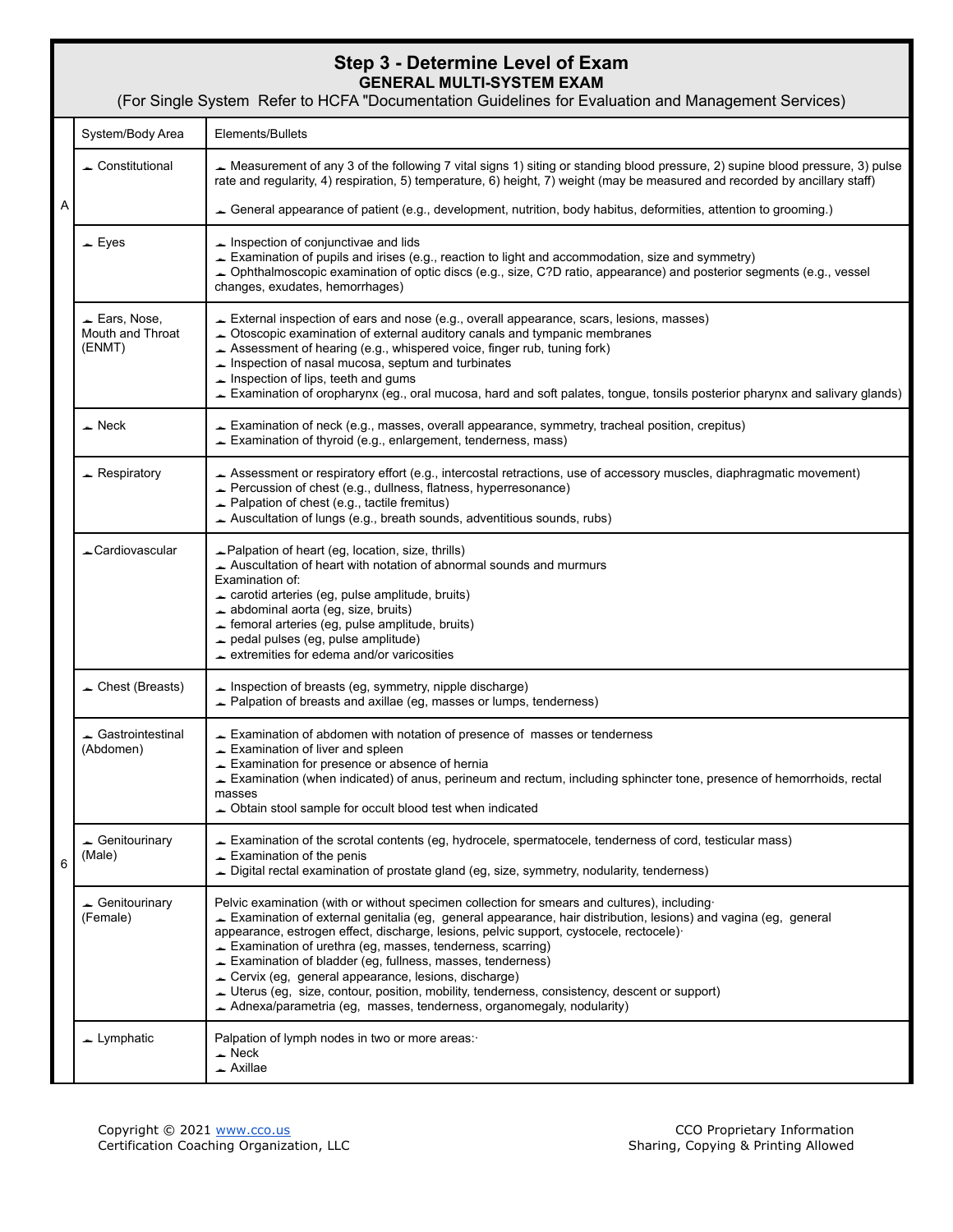|   |                             | $\overline{\phantom{a}}$ Groin<br>$\sim$ Other                                                                                                                                                   |                                                                                                                                                                                                                                                                                                                                                                                                                                                                                                                                                                                                                                                                                                                                                                                                                                                                                                                            |                                                                                                                                                                                                                        |                                                                                                                                                                                                               |  |  |  |  |  |  |  |  |
|---|-----------------------------|--------------------------------------------------------------------------------------------------------------------------------------------------------------------------------------------------|----------------------------------------------------------------------------------------------------------------------------------------------------------------------------------------------------------------------------------------------------------------------------------------------------------------------------------------------------------------------------------------------------------------------------------------------------------------------------------------------------------------------------------------------------------------------------------------------------------------------------------------------------------------------------------------------------------------------------------------------------------------------------------------------------------------------------------------------------------------------------------------------------------------------------|------------------------------------------------------------------------------------------------------------------------------------------------------------------------------------------------------------------------|---------------------------------------------------------------------------------------------------------------------------------------------------------------------------------------------------------------|--|--|--|--|--|--|--|--|
|   | $\triangle$ Musculoskeletal | infections, nodes)<br>movements                                                                                                                                                                  | $\equiv$ Examination of gait and station<br>Inspection and/or palpation of digits and nails (eg, clubbing, cyanosis, inflammatory conditions, petechiae, ischemia,<br>Examination of joints, bones and muscles of one or more of the following six areas: 1) head and neck; 2) spine, ribs and<br>pelvis; 3) right upper extremity; 4) left upper extremity; 5) right lower extremity; and 6) left lower extremity. The examination<br>Inspection and/or palpation with notation of presence of any misalignment, asymmetry,<br>of a given area includes:<br>crepitation, defects, tenderness, masses, effusions<br>Assessment of range of motion with notation of any pain, crepitation or contracture<br>Assessment of stability with notation of any dislocation (luxation), subluxation or laxity<br>Assessment of muscle strength and tone (eg, flaccid, cog wheel, spastic) with notation of any atrophy or abnormal |                                                                                                                                                                                                                        |                                                                                                                                                                                                               |  |  |  |  |  |  |  |  |
|   | $\triangle$ Skin            |                                                                                                                                                                                                  | Inspection of skin and subcutaneous tissue (eg, rashes, lesions, ulcers)<br>Palpation of skin and subcutaneous tissue (eg, induration, subcutaneous nodules, tightening)                                                                                                                                                                                                                                                                                                                                                                                                                                                                                                                                                                                                                                                                                                                                                   |                                                                                                                                                                                                                        |                                                                                                                                                                                                               |  |  |  |  |  |  |  |  |
|   | $\triangle$ Neurologic      |                                                                                                                                                                                                  | $\blacktriangleright$ Test cranial nerves with notation of any deficits<br>$\blacktriangleright$ Examination of sensation (eg, by touch, pin, vibration, proprioception)                                                                                                                                                                                                                                                                                                                                                                                                                                                                                                                                                                                                                                                                                                                                                   | Examination of deep tendon reflexes with notation of pathological reflexes (eg, Babinski)                                                                                                                              |                                                                                                                                                                                                               |  |  |  |  |  |  |  |  |
|   | $\triangle$ Psychiatric     | $\triangle$ Description of patient's judgment and insight<br>Brief assessment of mental status including:<br>$\rightarrow$ orientation to time, place and person<br>$r$ recent and remote memory | mood and affect (eg, depression, anxiety, agitation)                                                                                                                                                                                                                                                                                                                                                                                                                                                                                                                                                                                                                                                                                                                                                                                                                                                                       |                                                                                                                                                                                                                        |                                                                                                                                                                                                               |  |  |  |  |  |  |  |  |
| в | <b>EXAM LEVEL</b>           | $\overline{\phantom{a}}$ Problem Focused<br>One to five elements<br>identified by a bullet.                                                                                                      | $\overline{\phantom{a}}$ Expanded<br><b>Problem Focused</b><br>At least six elements<br>identified by a bullet.                                                                                                                                                                                                                                                                                                                                                                                                                                                                                                                                                                                                                                                                                                                                                                                                            | $\overline{\phantom{a}}$ Detailed<br>At least two elements<br>identified by a bullet<br>from each of six<br>areas/systems OR at<br>least twelve elements<br>identified by a bullet<br>in two or more<br>areas/systems. | Comprehensive<br>Perform all elements identified by a bullet in at<br>least nine organ systems or body areas and<br>document at least two elements identified by a<br>bullet from each of nine areas/systems. |  |  |  |  |  |  |  |  |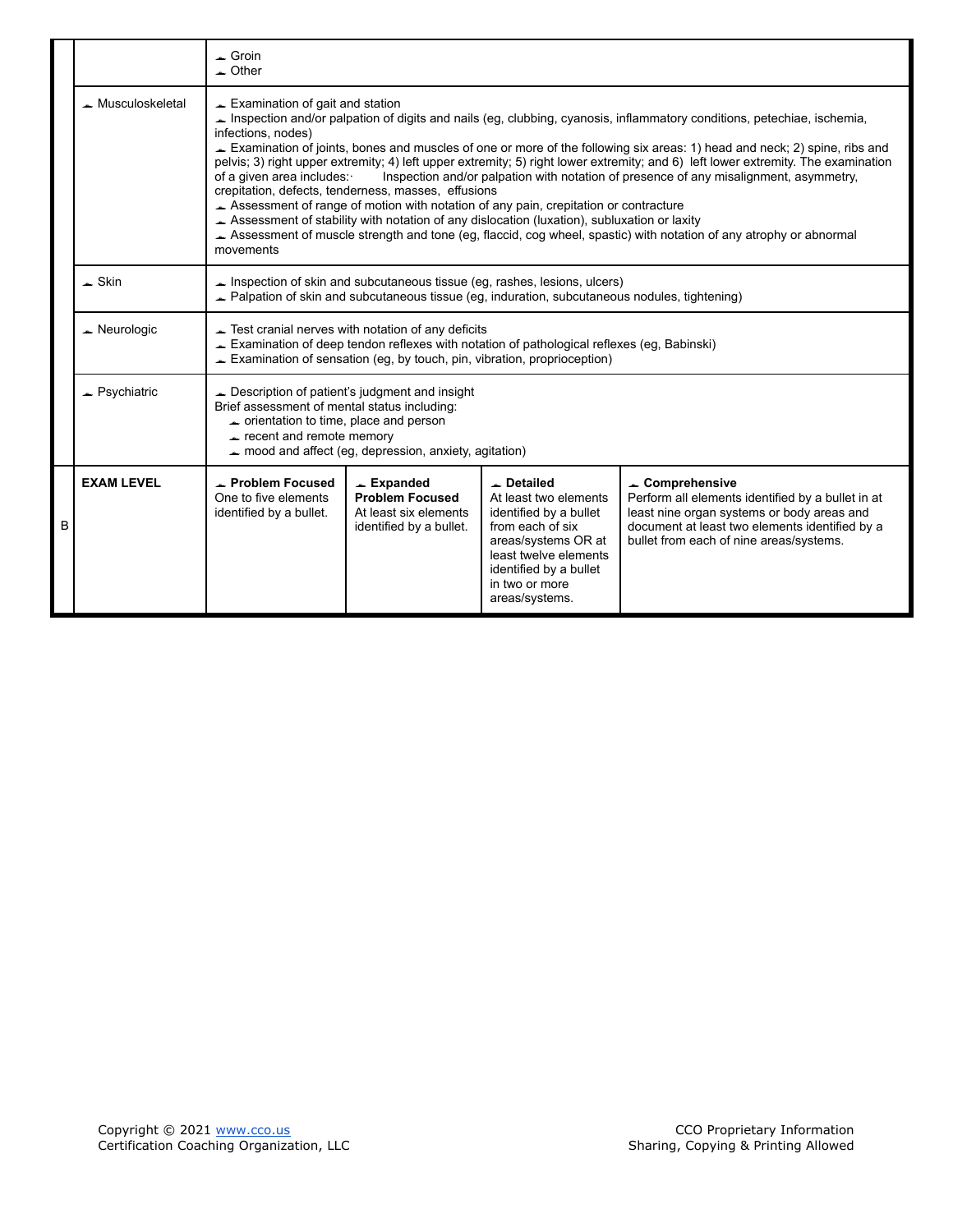<span id="page-5-0"></span>

|           |                                                               | Step 4 - Determine Level of Medical Decision Making                                                                                                                  |                                                                         |                                                                                                                                                                                                                                                                                                                                                                                                                                                                                                                                                                                                                                                                                                                                         |  |  |  |  |
|-----------|---------------------------------------------------------------|----------------------------------------------------------------------------------------------------------------------------------------------------------------------|-------------------------------------------------------------------------|-----------------------------------------------------------------------------------------------------------------------------------------------------------------------------------------------------------------------------------------------------------------------------------------------------------------------------------------------------------------------------------------------------------------------------------------------------------------------------------------------------------------------------------------------------------------------------------------------------------------------------------------------------------------------------------------------------------------------------------------|--|--|--|--|
| A         | Number of Dx/Tx Options                                       | $\triangle$ Minimal                                                                                                                                                  | $\triangle$ Low<br>$\triangle$ Multiple                                 | $\triangle$ Extensive                                                                                                                                                                                                                                                                                                                                                                                                                                                                                                                                                                                                                                                                                                                   |  |  |  |  |
|           | physician.                                                    |                                                                                                                                                                      |                                                                         | The number of possible diagnoses and/or the number of management options that must be considered is based on the number and types of<br>problems addressed during the encounter, the complexity of establishing a diagnosis and the management decisions that are made by the                                                                                                                                                                                                                                                                                                                                                                                                                                                           |  |  |  |  |
|           | complexity of diagnostic or management problems.              |                                                                                                                                                                      |                                                                         | Generally, decision making with respect to a diagnosed problem is easier than that for an identified but undiagnosed problem. The number and<br>type of diagnostic tests employed may be an indicator of the number of possible diagnoses. Problems which are improving or resolving are<br>less complex than those which are worsening or failing to change as expected. The need to seek advice from others is another indicator of                                                                                                                                                                                                                                                                                                   |  |  |  |  |
| в         | Amount of Data                                                | $\blacktriangle$ Minimal or<br>None                                                                                                                                  | $\overline{\phantom{a}}$ Limited<br>$\triangle$ Moderate                | $\triangle$ Extensive                                                                                                                                                                                                                                                                                                                                                                                                                                                                                                                                                                                                                                                                                                                   |  |  |  |  |
|           | reviewed.                                                     |                                                                                                                                                                      |                                                                         | The amount and complexity of data to be reviewed is based on the types of diagnostic testing ordered or reviewed. A decision to obtain and<br>review old medical records and/or obtain history from sources other than the patient increases the amount and complexity of data to be                                                                                                                                                                                                                                                                                                                                                                                                                                                    |  |  |  |  |
|           | being reviewed.                                               |                                                                                                                                                                      |                                                                         | Discussion of contradictory or unexpected test results with the physician who performed or interpreted the test is an indication of the<br>complexity of data being reviewed. On occasion the physician who ordered a test may personally review the image, tracing or specimen to<br>supplement information from the physician who prepared the test report or interpretation; this is another indication of the complexity of data                                                                                                                                                                                                                                                                                                    |  |  |  |  |
| C         | of risk)                                                      | $\triangle$ Low<br>Risk Of Significant Complications,<br>$\triangle$ Minimal<br>$\triangle$ Moderate<br>$\equiv$ High<br>Morbidity, And/Or Mortality (refer to table |                                                                         |                                                                                                                                                                                                                                                                                                                                                                                                                                                                                                                                                                                                                                                                                                                                         |  |  |  |  |
|           | procedure(s), and the possible management options.            |                                                                                                                                                                      |                                                                         | The risk of significant complications, morbidity, and/or mortality is based on the risks associated with the presenting problem(s), the diagnostic                                                                                                                                                                                                                                                                                                                                                                                                                                                                                                                                                                                      |  |  |  |  |
|           |                                                               | category (presenting problem(s), diagnostic procedure(s), or management options) determines the overall risk.                                                        |                                                                         | The following table (see next page) may be used to help determine whether the risk of significant complications, morbidity, and/or mortality is<br>minimal, low, moderate, or high. Because the determination of risk is complex and not readily quantifiable, the table includes common clinical<br>examples rather than absolute measures of risk. The assessment of risk of the presenting problem(s) is based on the risk related to the<br>disease process anticipated between the present encounter and the next one. The assessment of risk of selecting diagnostic procedures and<br>management options is based on the risk during and immediately following any procedures or treatment. The highest level of risk in any one |  |  |  |  |
|           | Number of diagnoses or<br>management options<br>(see A above) | Amount and/or complexity of<br>data to be reviewed<br>(see B above)                                                                                                  | Risk of complications and/or<br>morbidity or mortality<br>(see C above) | Type of decision making                                                                                                                                                                                                                                                                                                                                                                                                                                                                                                                                                                                                                                                                                                                 |  |  |  |  |
| Minimal   |                                                               | Minimal or None                                                                                                                                                      | Minimal                                                                 | Straightforward                                                                                                                                                                                                                                                                                                                                                                                                                                                                                                                                                                                                                                                                                                                         |  |  |  |  |
| Limited   |                                                               | Limited                                                                                                                                                              | Low                                                                     | <b>Low Complexity</b>                                                                                                                                                                                                                                                                                                                                                                                                                                                                                                                                                                                                                                                                                                                   |  |  |  |  |
| Multiple  |                                                               | Moderate                                                                                                                                                             | Moderate                                                                | <b>Moderate Complexity</b>                                                                                                                                                                                                                                                                                                                                                                                                                                                                                                                                                                                                                                                                                                              |  |  |  |  |
| Extensive |                                                               | Extensive                                                                                                                                                            | High                                                                    | <b>High Complexity</b>                                                                                                                                                                                                                                                                                                                                                                                                                                                                                                                                                                                                                                                                                                                  |  |  |  |  |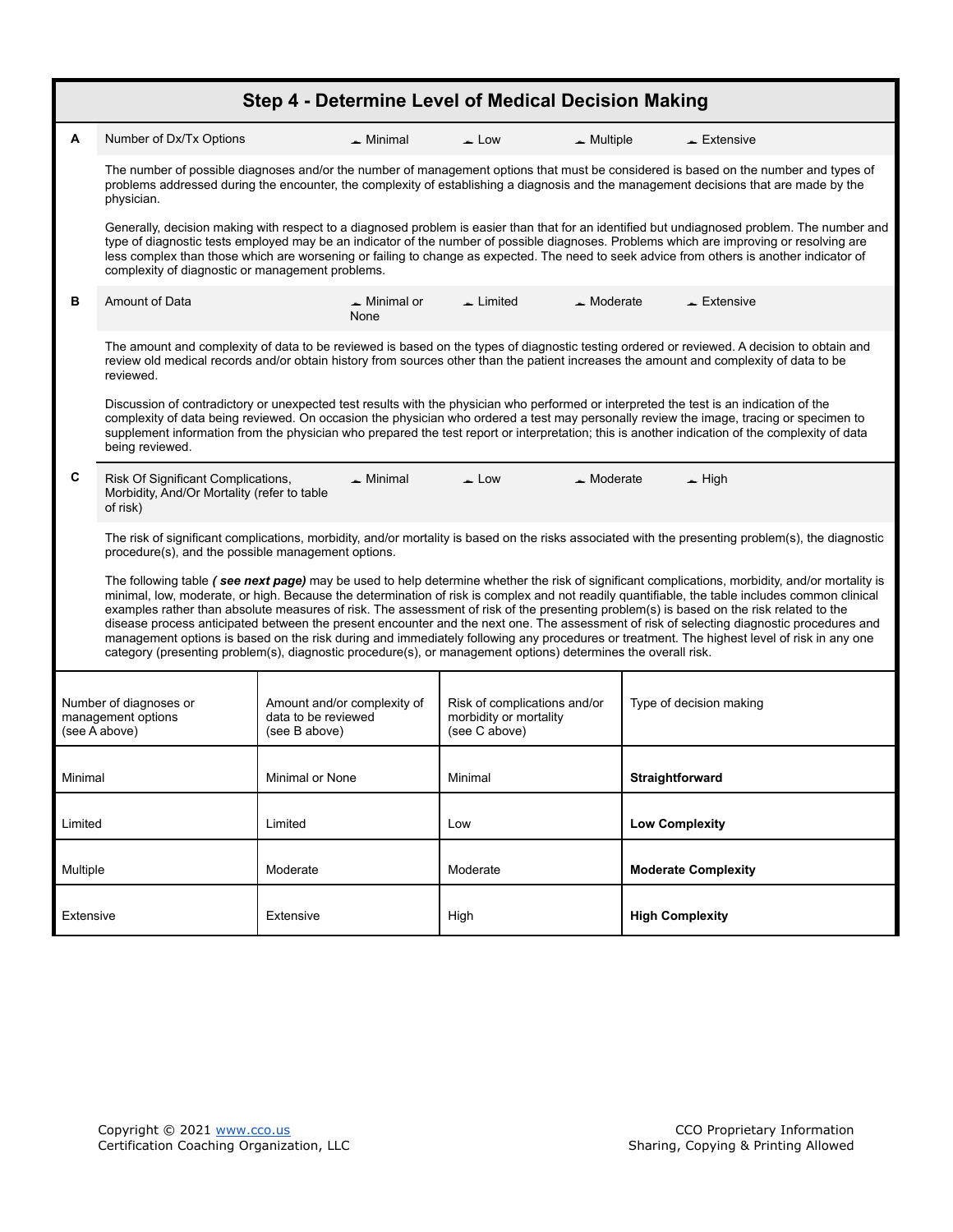Г

<span id="page-6-0"></span>

|                  |                                                                                                                                                                                                                                                                                                                                                                                                                                                                                                                                         | TABLE OF RISK (1 bullet from any box supports level)                                                                                                                                                                                                                                                                                                                                                                                     |                                                                                                                                                                                                                                                                                                                                                  |
|------------------|-----------------------------------------------------------------------------------------------------------------------------------------------------------------------------------------------------------------------------------------------------------------------------------------------------------------------------------------------------------------------------------------------------------------------------------------------------------------------------------------------------------------------------------------|------------------------------------------------------------------------------------------------------------------------------------------------------------------------------------------------------------------------------------------------------------------------------------------------------------------------------------------------------------------------------------------------------------------------------------------|--------------------------------------------------------------------------------------------------------------------------------------------------------------------------------------------------------------------------------------------------------------------------------------------------------------------------------------------------|
| Level of<br>Risk | <b>Presenting Problem(s)</b>                                                                                                                                                                                                                                                                                                                                                                                                                                                                                                            | Diagnostic Procedure(s)<br>Ordered                                                                                                                                                                                                                                                                                                                                                                                                       | <b>Management Options</b><br><b>Selected</b>                                                                                                                                                                                                                                                                                                     |
| <b>Minimal</b>   | One self-limited or minor problem,<br>eg, cold, insect bite, tinea corporis                                                                                                                                                                                                                                                                                                                                                                                                                                                             | • Laboratory tests requiring<br>venipuncture<br>Chest x-rays<br>$\bullet$<br><b>EKG/EEG</b><br>Urinalysis<br>$\bullet$<br>Ultrasound, eg,<br>echocardiography<br>KOH prep                                                                                                                                                                                                                                                                | Rest<br>Gargles<br>Elastic bandages<br>Superficial dressings                                                                                                                                                                                                                                                                                     |
| Low              | Two or more self-limited or minor<br>$\bullet$<br>problems<br>One stable chronic illness, eg, well<br>$\bullet$<br>controlled hypertension, non-insulin<br>dependent diabetes, cataract, BPH<br>Acute uncomplicated illness or<br>injury, eg, cystitis, allergic rhinitis,<br>simple sprain                                                                                                                                                                                                                                             | Physiologic tests not under<br>stress, eg, pulmonary function<br>tests<br>Non-cardiovascular imaging<br>$\bullet$<br>studies with contrast, eg,<br>barium enema<br>Superficial needle biopsies<br>Clinical laboratory tests<br>requiring arterial puncture<br>Skin biopsies<br>$\bullet$                                                                                                                                                 | Over-the-counter drugs<br>Minor surgery with no identified risk factors<br>Physical therapy<br>Occupational therapy<br>IV fluids without additives                                                                                                                                                                                               |
| <b>Moderate</b>  | One or more chronic illnesses with<br>mild exacerbation, progression, or<br>side effects of treatment<br>Two or more stable chronic illnesses<br>$\bullet$<br>$\bullet$<br>Undiagnosed new problem with<br>uncertain prognosis, eg, lump in<br>breast<br>Acute illness with systemic<br>symptoms, eg, pyelonephritis,<br>pneumonitis, colitis<br>Acute complicated injury, eg, head<br>injury with brief loss of<br>consciousness                                                                                                       | Physiologic tests under stress,<br>eg, cardiac stress test, fetal<br>contraction stress test<br>Diagnostic endoscopies with<br>no identified risk factors<br>Deep needle or incisional<br>biopsy<br>Cardiovascular imaging studies<br>with contrast and no identified<br>risk factors, eg, arteriogram,<br>cardiac catheterization<br>Obtain fluid from body cavity,<br>$\bullet$<br>eg lumbar puncture,<br>thoracentesis, culdocentesis | Minor surgery with identified risk factors<br>Elective major surgery (open, percutaneous<br>or endoscopic) with no identified risk factors<br>Prescription drug management<br>Therapeutic nuclear medicine<br>IV fluids with additives<br>Closed treatment of fracture or dislocation<br>without manipulation                                    |
| High             | One or more chronic illnesses with<br>severe exacerbation, progression,<br>or side effects of treatment<br>Acute or chronic illnesses or injuries<br>that pose a threat to life or bodily<br>function, eg, multiple trauma, acute<br>MI, pulmonary embolus, severe<br>respiratory distress, progressive<br>severe rheumatoid arthritis,<br>psychiatric illness with potential<br>threat to self or others, peritonitis,<br>acute renal failure<br>An abrupt change in neurologic<br>status, eg, seizure, TIA, weakness,<br>sensory loss | Cardiovascular imaging studies<br>$\bullet$<br>with contrast with identified risk<br>factors<br>Cardiac electrophysiological<br>tests<br>Diagnostic Endoscopies with<br>identified risk factors<br>Discography                                                                                                                                                                                                                           | Elective major surgery (open, percutaneous<br>or endoscopic) with identified risk factors<br>Emergency major surgery (open,<br>percutaneous or endoscopic)<br>Parenteral controlled substances<br>Drug therapy requiring intensive monitoring<br>for toxicity<br>Decision not to resuscitate or to de-escalate<br>care because of poor prognosis |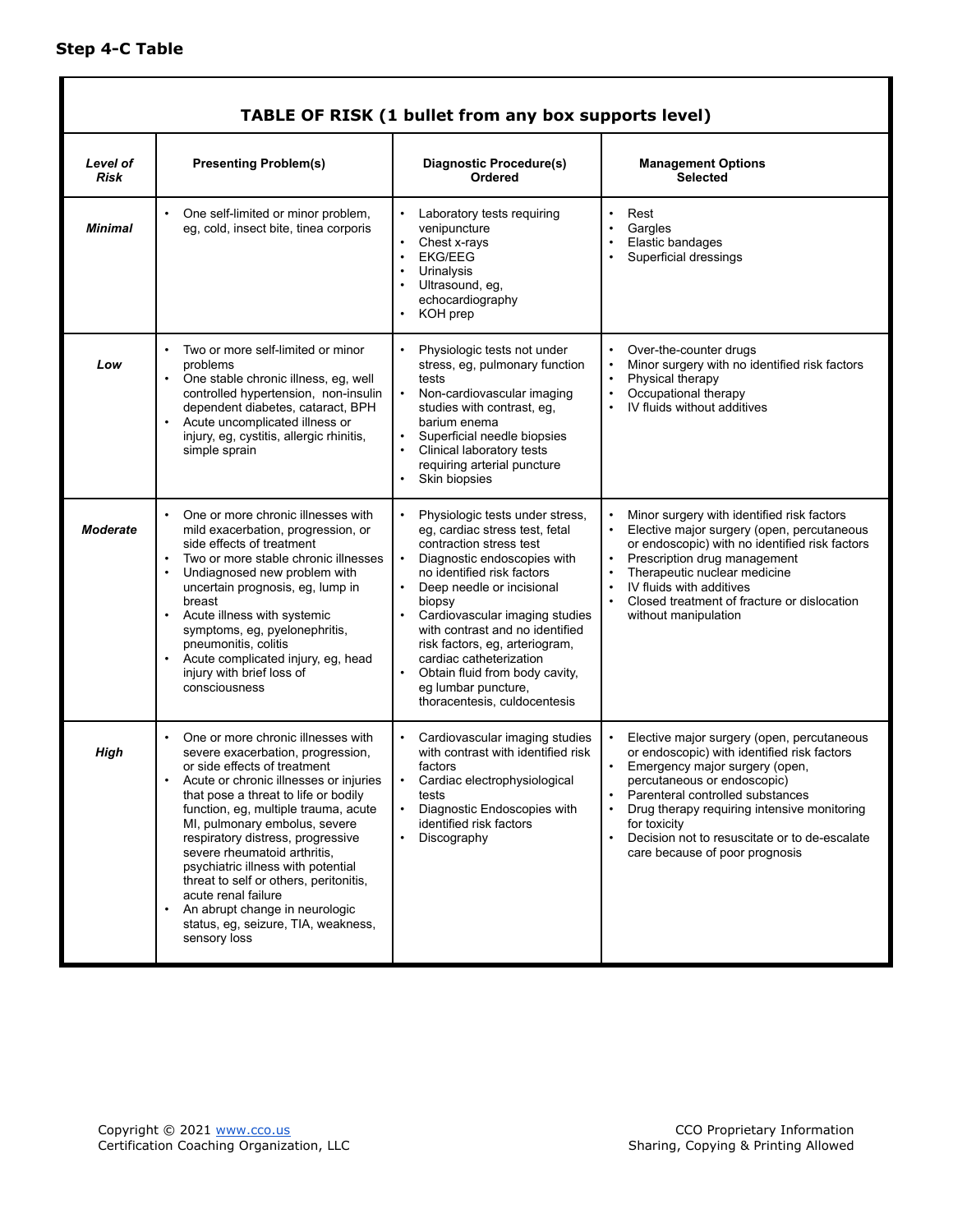## **Step 5 - Determine if Time is Dominant Factor**

In the case where counseling and/or coordination of care dominates (more than 50%) of the physician/patient and/or family encounter (face-to-face time in the office or other or outpatient setting, floor/unit time in the hospital or nursing facility), time is considered the key or controlling factor to qualify for a particular level of E/M services.

| A) Total Time                                                                                                                            | and MDM | B) Time spent on Hx, PE, $\mid$ C) Time spent on counseling or<br>coordination of care | If C is greater than B then Time is the controlling factor<br>to determining level |        |  |  |  |  |  |  |
|------------------------------------------------------------------------------------------------------------------------------------------|---------|----------------------------------------------------------------------------------------|------------------------------------------------------------------------------------|--------|--|--|--|--|--|--|
|                                                                                                                                          |         |                                                                                        | Time Controlling Factor?                                                           | Y or N |  |  |  |  |  |  |
| If YES code using TIME Column in step 6. If NO code using the 3 key areas; History, Exam and Medical Decision Making from steps 2,3 & 4. |         |                                                                                        |                                                                                    |        |  |  |  |  |  |  |

<span id="page-7-3"></span><span id="page-7-2"></span><span id="page-7-1"></span><span id="page-7-0"></span>

|                        | <b>Step 6 - Determine Final E&amp;M Level</b><br>(tip: "when it's 2 of 3 drop the lowest one when it's 3 of 3 code to the lowest") |                 |                          |             |                           |                 |                           |                |                           |                           |                |                           |                           |                          |
|------------------------|------------------------------------------------------------------------------------------------------------------------------------|-----------------|--------------------------|-------------|---------------------------|-----------------|---------------------------|----------------|---------------------------|---------------------------|----------------|---------------------------|---------------------------|--------------------------|
|                        | <b>EXAM</b><br><b>MEDICAL DECISION MAKING</b><br><b>HISTORY</b>                                                                    |                 |                          |             |                           |                 |                           |                |                           | <b>TIME</b>               |                |                           |                           |                          |
| Type of<br>Patient     | Codes                                                                                                                              | Problem Focused | Expanded Problem Focused | Detailed    | Comprehensive             | Problem Focused | Expanded Problem Focused  | Detailed       | Comprehensive             | Straightforward           | Low Complexity | Moderate Complexity       | High Complexity           | Approximate Time in Min. |
| Consult                | 99241                                                                                                                              | X               |                          |             |                           | $\pmb{\times}$  |                           |                |                           | $\sf X$                   |                |                           |                           | 15                       |
| Dr.                    | 99242                                                                                                                              |                 | $\mathsf X$              |             |                           |                 | $\mathsf X$               |                |                           | $\sf X$                   |                |                           |                           | 30                       |
| Referral               | 99243                                                                                                                              |                 |                          | $\mathsf X$ |                           |                 |                           | X              |                           |                           | $\times$       |                           |                           | 40                       |
| 3 of 3                 | 99244                                                                                                                              |                 |                          |             | $\mathsf X$               |                 |                           |                | $\boldsymbol{\mathsf{X}}$ |                           |                | $\mathsf X$               |                           | 60                       |
|                        | 99245                                                                                                                              |                 |                          |             | $\mathsf X$               |                 |                           |                | $\boldsymbol{\mathsf{X}}$ |                           |                |                           | $\boldsymbol{\mathsf{X}}$ | 80                       |
| Inpatient              | 99251                                                                                                                              | X               |                          |             |                           | X               |                           |                |                           | $\sf X$                   |                |                           |                           | 20                       |
| Consults               | 99252                                                                                                                              |                 | $\mathsf X$              |             |                           |                 | $\boldsymbol{\mathsf{X}}$ |                |                           | $\sf X$                   | X              |                           |                           | 40                       |
| 3 of 3                 | 99253                                                                                                                              |                 |                          | X           |                           |                 |                           | $\pmb{\times}$ |                           |                           | X              |                           |                           | 55                       |
|                        | 99254                                                                                                                              |                 |                          |             | $\mathsf X$               |                 |                           |                | $\mathsf X$               |                           |                | $\pmb{\times}$            |                           | 80                       |
|                        | 99255                                                                                                                              |                 |                          |             | $\mathsf X$               |                 |                           |                | X                         |                           |                |                           | $\pmb{\times}$            | 110                      |
| Hosp.<br>Inpt. Initial | 99221                                                                                                                              |                 |                          | $\mathsf X$ |                           |                 |                           | $\pmb{\times}$ |                           | $\boldsymbol{\mathsf{X}}$ |                |                           |                           | 30                       |
| Care                   | 99222                                                                                                                              |                 |                          |             | X                         |                 |                           |                | X                         |                           |                | $\boldsymbol{\mathsf{X}}$ |                           | 50                       |
| $3$ of $3$             | 99223                                                                                                                              |                 |                          |             | $\boldsymbol{\mathsf{X}}$ |                 |                           |                | $\mathsf X$               |                           |                |                           | $\pmb{\times}$            | 70                       |
| Subseq.                | 99231                                                                                                                              | X               |                          |             |                           | X               |                           |                |                           | $\boldsymbol{\mathsf{X}}$ | X              |                           |                           | 15                       |
| Hosp.<br>Care          | 99232                                                                                                                              |                 | $\mathsf X$              |             |                           |                 | $\boldsymbol{\mathsf{X}}$ |                |                           |                           |                | $\mathsf X$               |                           | 25                       |
| 3 of 3                 | 99233                                                                                                                              |                 |                          | X           |                           |                 |                           | $\mathsf X$    |                           |                           |                |                           | $\mathsf X$               | 35                       |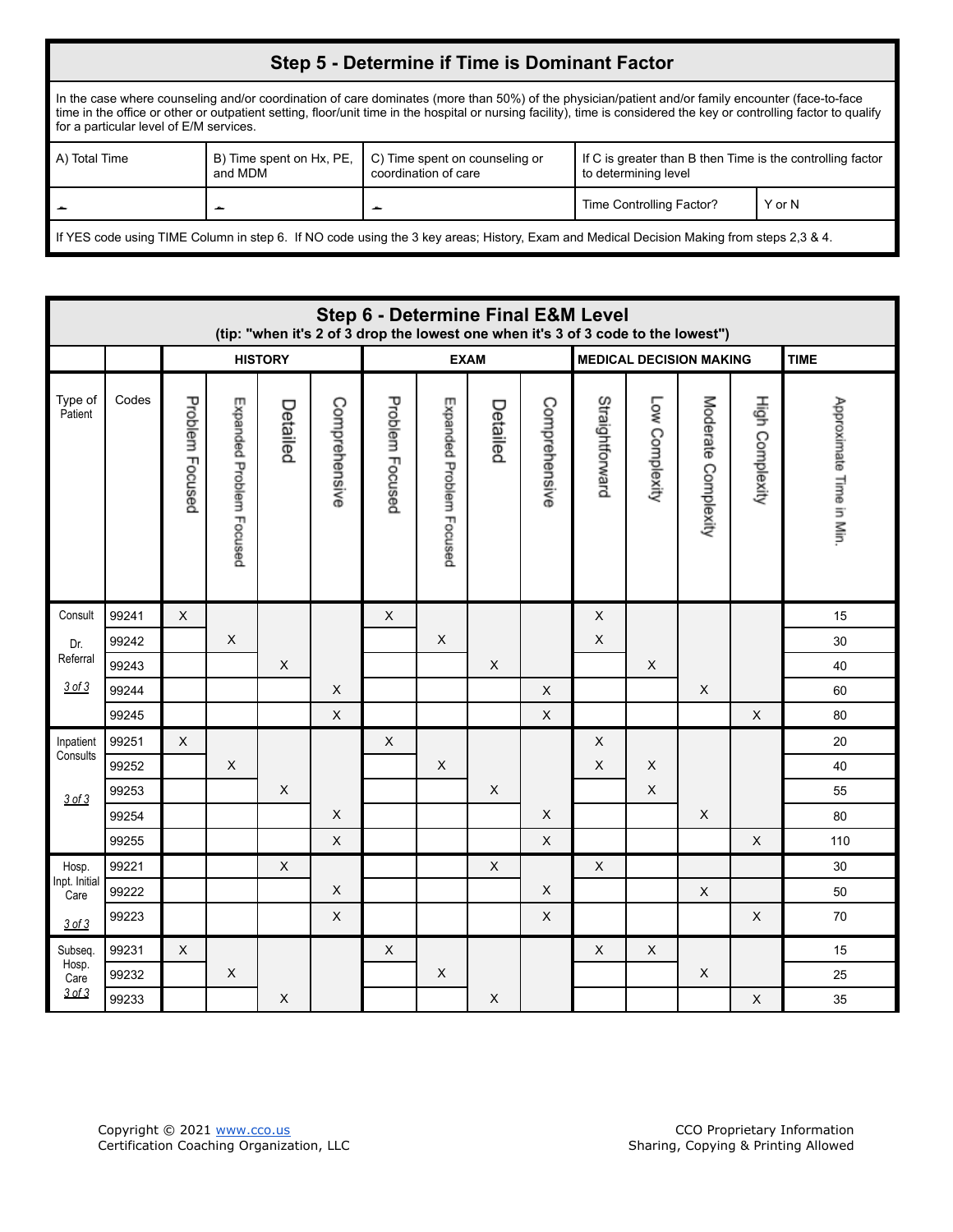<span id="page-8-7"></span><span id="page-8-6"></span><span id="page-8-5"></span><span id="page-8-4"></span><span id="page-8-3"></span><span id="page-8-2"></span><span id="page-8-1"></span><span id="page-8-0"></span>

|                                              |       |                 |                           | <b>HISTORY</b> |                           |                 | <b>EXAM</b>              |                            |                           | <b>MEDICAL DECISION MAKING</b> |                           |                           | <b>TIME</b>               |                          |
|----------------------------------------------|-------|-----------------|---------------------------|----------------|---------------------------|-----------------|--------------------------|----------------------------|---------------------------|--------------------------------|---------------------------|---------------------------|---------------------------|--------------------------|
| Type of<br>Patient                           | Codes | Problem Focused | Expanded Problem Focused  | Detailed       | Comprehensive             | Problem Focused | Expanded Problem Focused | Detailed                   | Comprehensive             | Straightforward                | Low Complexity            | Moderate Complexity       | High Complexity           | Approximate Time in Min. |
| Initial                                      | 99217 |                 |                           |                |                           |                 |                          | Observation Care Discharge |                           |                                |                           |                           |                           |                          |
| Observ.<br>Care                              | 99218 |                 |                           | $\mathsf X$    |                           |                 |                          | $\boldsymbol{\mathsf{X}}$  |                           | $\mathsf X$                    | $\boldsymbol{\mathsf{X}}$ |                           |                           | $30\,$                   |
|                                              | 99219 |                 |                           |                | $\mathsf X$               |                 |                          |                            | $\boldsymbol{\mathsf{X}}$ |                                |                           | $\boldsymbol{\mathsf{X}}$ |                           | 50                       |
| 3 of 3                                       | 99220 |                 |                           |                | $\mathsf X$               |                 |                          |                            | $\mathsf X$               |                                |                           |                           | $\mathsf X$               | $70\,$                   |
| Subseq.O                                     | 99224 | $\mathsf X$     |                           |                |                           | $\mathsf X$     |                          |                            |                           | $\mathsf X$                    | $\mathsf X$               |                           |                           | 15                       |
| bs. Care                                     | 99225 |                 | $\boldsymbol{\mathsf{X}}$ |                |                           |                 | $\mathsf X$              |                            |                           |                                |                           | $\mathsf X$               |                           | 25                       |
| $2$ of $3$                                   | 99226 |                 |                           | $\mathsf X$    |                           |                 |                          | $\mathsf X$                |                           |                                |                           |                           | $\boldsymbol{\mathsf{X}}$ | 35                       |
| Obs/Inpt.<br>Care w                          | 99234 |                 |                           | $\mathsf X$    | $\mathsf X$               |                 |                          | $\mathsf X$                | $\boldsymbol{\mathsf{X}}$ | $\mathsf X$                    | $\mathsf X$               |                           |                           | 40                       |
| Same Day                                     | 99235 |                 |                           |                | $\mathsf X$               |                 |                          |                            | $\boldsymbol{\mathsf{X}}$ |                                |                           | $\mathsf X$               |                           | 50                       |
| Dischrg.                                     | 99236 |                 |                           |                | $\mathsf X$               |                 |                          |                            | $\mathsf X$               |                                |                           |                           | $\mathsf X$               | 55                       |
| Emerg.                                       | 99281 | $\mathsf X$     |                           |                |                           | $\mathsf X$     |                          |                            |                           | $\boldsymbol{\mathsf{X}}$      |                           |                           |                           | Time is not a            |
| Dept.                                        | 99282 |                 | $\boldsymbol{\mathsf{X}}$ |                |                           |                 | $\mathsf X$              |                            |                           |                                | $\mathsf X$               |                           |                           | factor.                  |
| 3 of 3                                       | 99283 |                 | $\mathsf X$               |                |                           |                 | $\mathsf X$              |                            |                           |                                |                           | $\mathsf X$               |                           |                          |
|                                              | 99284 |                 |                           | $\mathsf X$    |                           |                 |                          | $\mathsf X$                |                           |                                |                           | $\boldsymbol{\mathsf{X}}$ |                           |                          |
|                                              | 99285 |                 |                           |                | $\mathsf X$               |                 |                          |                            | $\boldsymbol{\mathsf{X}}$ |                                |                           |                           | $\mathsf X$               |                          |
| Init. Nsg.<br>Facil.                         | 99304 |                 |                           | $\mathsf X$    | $\mathsf X$               |                 |                          | $\mathsf X$                | X                         | $\boldsymbol{\mathsf{X}}$      | $\mathsf X$               |                           |                           | 25                       |
| Asses.                                       | 99305 |                 |                           |                | $\mathsf X$               |                 |                          |                            | $\mathsf X$               |                                |                           | $\mathsf X$               |                           | 35                       |
| 3 of 3                                       | 99306 |                 |                           |                | $\mathsf X$               |                 |                          |                            | $\mathsf X$               |                                |                           |                           | $\mathsf X$               | 45                       |
| Subs.<br>Nsg.                                | 99307 | X               |                           |                |                           | X               |                          |                            |                           | X                              |                           |                           |                           | $10\,$                   |
| Facil.                                       | 99308 |                 | $\mathsf X$               |                |                           |                 | $\mathsf X$              |                            |                           |                                | $\mathsf X$               |                           |                           | 15                       |
| $2$ of $3$                                   | 99309 |                 |                           | $\mathsf X$    |                           |                 |                          | $\mathsf X$                |                           |                                |                           | $\mathsf X$               |                           | 25                       |
|                                              | 99310 |                 |                           |                | X                         |                 |                          |                            | X                         |                                |                           |                           | $\mathsf X$               | 35                       |
| Nsg.<br>Facil.<br>Annual<br>Asses.<br>3 of 3 | 99318 |                 |                           | $\mathsf X$    |                           |                 |                          |                            | $\mathsf X$               |                                | $\pmb{\times}$            | $\mathsf X$               |                           | $30\,$                   |
| New Rest<br>Home Pt.                         | 99324 | $\mathsf X$     |                           |                |                           | $\mathsf X$     |                          |                            |                           | $\mathsf X$                    |                           |                           |                           | 20                       |
| Visit                                        | 99325 |                 | $\mathsf X$               |                |                           |                 | $\mathsf X$              |                            |                           |                                | $\mathsf X$               |                           |                           | $30\,$                   |
| 3 of 3                                       | 99326 |                 |                           | $\mathsf X$    |                           |                 |                          | $\mathsf X$                |                           |                                |                           | $\mathsf X$               |                           | 45                       |
|                                              | 99327 |                 |                           |                | $\boldsymbol{\mathsf{X}}$ |                 |                          |                            | $\mathsf X$               |                                |                           | $\mathsf X$               |                           | 60                       |
|                                              | 99328 |                 |                           |                | $\mathsf X$               |                 |                          |                            | X                         |                                |                           |                           | $\boldsymbol{\mathsf{X}}$ | $\bf 75$                 |